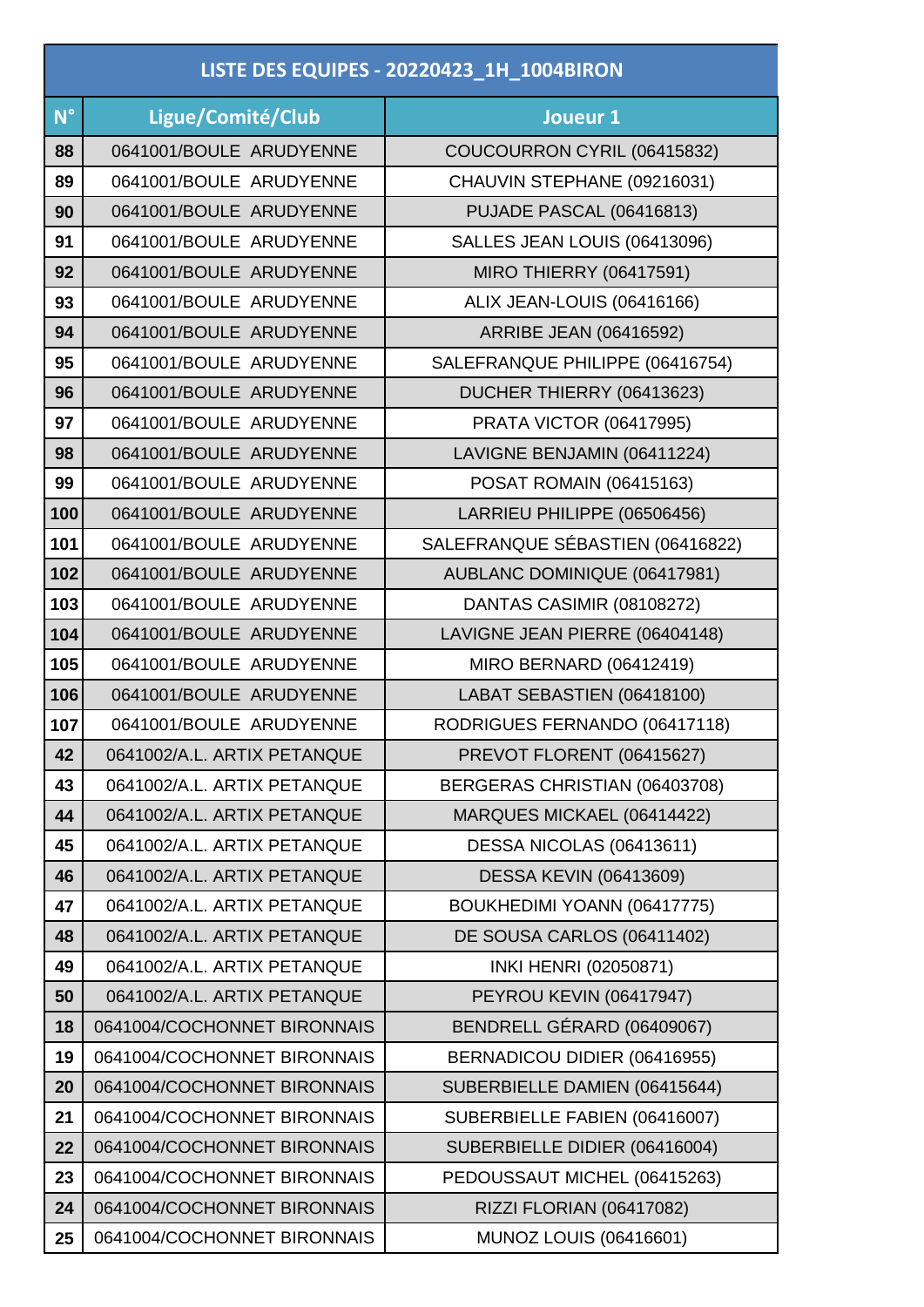| 26 | 0641004/COCHONNET BIRONNAIS          | LAULHE-CAZEBONNE CYRIL (06411079) |
|----|--------------------------------------|-----------------------------------|
|    | 108 0641008/LES HOUSSATS DE LEDEUIX  | VITALLA STÉPHAN (06416643)        |
|    | 109 0641008/LES HOUSSATS DE LEDEUIX  | CECCHINEL MARC (06417486)         |
|    | 110 0641008/LES HOUSSATS DE LEDEUIX  | MAYER CHRISTOPHE (06407883)       |
|    | 111 0641008/LES HOUSSATS DE LEDEUIX  | <b>AMAT PIERRE (06403729)</b>     |
|    | 112 0641008/LES HOUSSATS DE LEDEUIX  | LOCERTALES YOHAN (06410301)       |
|    | 62 0641010/PETANQUE MAULEONNAISE     | PINTO ANTONIO (06408142)          |
| 63 | <b>D641010/PETANQUE MAULEONNAISE</b> | <b>TELLIER BORIS (06417028)</b>   |
|    | 64 D641010/PETANQUE MAULEONNAISE     | MERLIN BERNARD (03305750)         |
| 65 | 0641010/PETANQUE MAULEONNAISE        | FERNANDES SAMUEL (06415600)       |
| 66 | 0641010/PETANQUE MAULEONNAISE        | BOUILLON SERGE (06407690)         |
| 67 | 0641012/PETANQUE ABC MOURENX         | LAMOTHE PATRICK (06417324)        |
| 68 | 0641012/PETANQUE ABC MOURENX         | BRACH CHRISTIAN (06415301)        |
| 69 | 0641012/PETANQUE ABC MOURENX         | AROSTEGUY JORDAN (06415609)       |
| 70 | 0641012/PETANQUE ABC MOURENX         | VANDINI ANDRE (06418259)          |
| 71 | 0641012/PETANQUE ABC MOURENX         | PEREZ PASCAL (06412222)           |
| 72 | 0641012/PETANQUE ABC MOURENX         | AUDEBERT GILLES (06403740)        |
| 73 | 0641012/PETANQUE ABC MOURENX         | HAMOIR PIERRE PHILIPPE (09406114) |
| 74 | 0641012/PETANQUE ABC MOURENX         | VAILLANT ALAIN (06417204)         |
| 75 | 0641012/PETANQUE ABC MOURENX         | DUFFAU GILBERT (06403040)         |
| 76 | 0641012/PETANQUE ABC MOURENX         | CASAUX FABRICE (06418211)         |
| 77 | 0641012/PETANQUE ABC MOURENX         | NANO TIMOTHÉE (07815268)          |
| 78 | 0641012/PETANQUE ABC MOURENX         | NASARRE ROGER (06415694)          |
| 79 | 0641012/PETANQUE ABC MOURENX         | COUSSEAU ALAIN (06416498)         |
| 80 | 0641012/PETANQUE ABC MOURENX         | CHAIGNEAU JEAN-MICHEL (06416180)  |
| 81 | 0641012/PETANQUE ABC MOURENX         | DESCHAMPS CHRISTOPHE (06408258)   |
| 82 | 0641012/PETANQUE ABC MOURENX         | THIERRY ROMAIN (06408536)         |
| 83 | 0641012/PETANQUE ABC MOURENX         | MAESTRI PHILIPPE (06400021)       |
| 84 | 0641012/PETANQUE ABC MOURENX         | SARRAN ANDRÉ (06501148)           |
| 85 | 0641012/PETANQUE ABC MOURENX         | LOPEZ MANUEL (06404246)           |
| 86 | 0641012/PETANQUE ABC MOURENX         | <b>DONNAY HENRI (06403981)</b>    |
| 9  | 0641013/PETANQUE NAVARRAISE          | PEE-LANCY PHILIPPE (06408038)     |
| 10 | 0641013/PETANQUE NAVARRAISE          | <b>GARAT PHILIPPE (06416460)</b>  |
| 11 | 0641013/PETANQUE NAVARRAISE          | MORIAT ANDRE JEAN (06418254)      |
| 12 | 0641013/PETANQUE NAVARRAISE          | HADAN SEBASTIEN (06417959)        |
| 13 | 0641013/PETANQUE NAVARRAISE          | PEYRAN SYLVAIN (06415840)         |
| 36 | 0641014/PETANQUE OLORONAISE          | DARGENT ALAIN (06002889)          |
| 37 | 0641014/PETANQUE OLORONAISE          | CARREY-CASAUCAU FRANCK (06403087) |
| 38 | 0641014/PETANQUE OLORONAISE          | BOUJELOUAH REZKI (06403119)       |
| 39 | 0641014/PETANQUE OLORONAISE          | BATCRABERE CEDRIC (06418079)      |